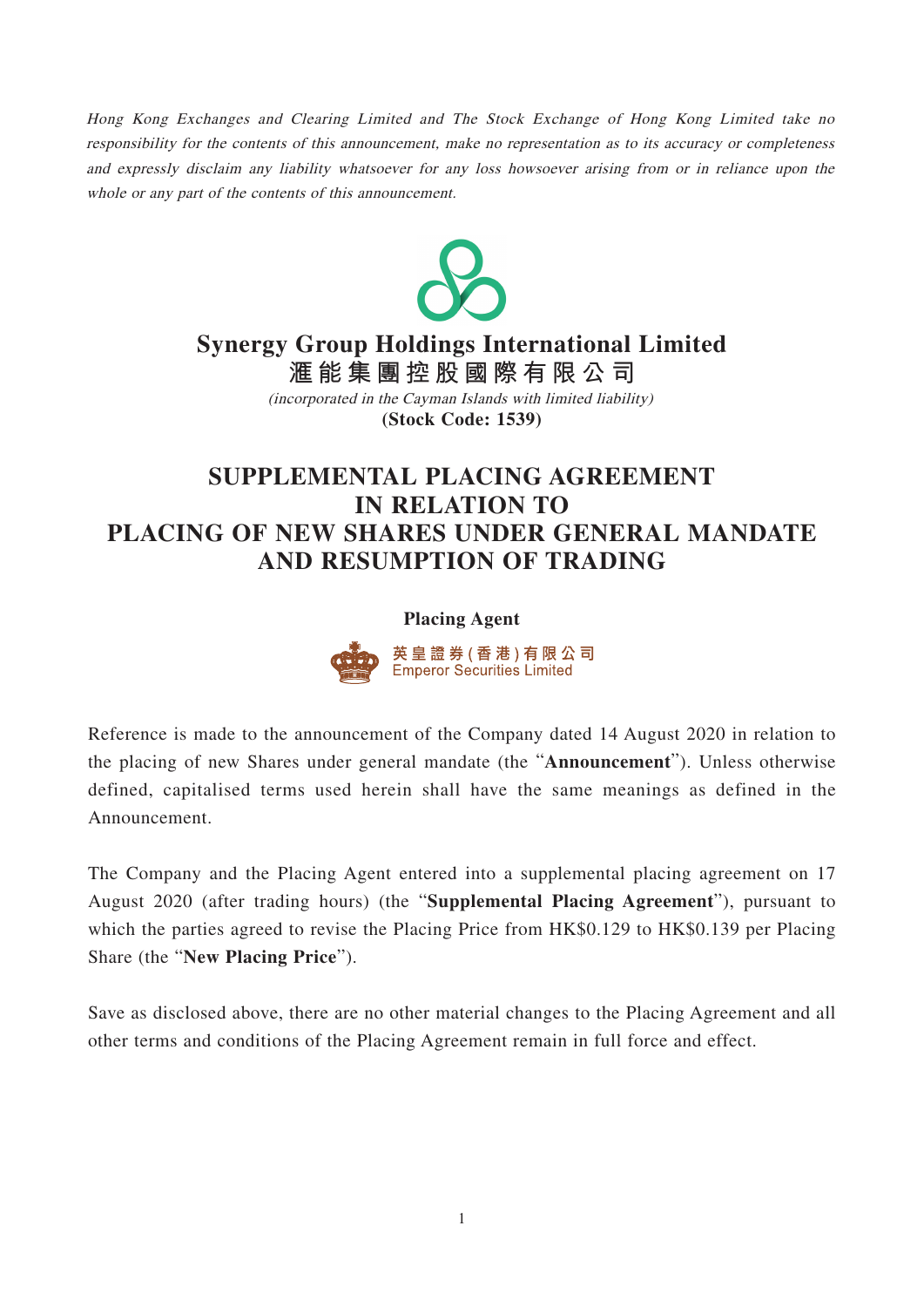The New Placing Price was arrived at after arm's length negotiation between the Company and the Placing Agent with reference to the recent trading price of the Shares on the Stock Exchange. The Board considers that the amendments made in the Supplemental Placing Agreement are in compliance with the Listing Rules and are appropriate given the circumstances and would be in the interests of the Company and the Shareholders as a whole.

The New Placing Price of HK\$0.139 per Placing Share represents:

- (i) a discount of approximately 5.4% to the closing price of HK\$0.147 per Share as quoted on the Stock Exchange on 14 August 2020, being the date of the Placing Agreement; and
- (ii) a discount of approximately 19.7% to the average closing price of HK\$0.173 per Share as quoted on the Stock Exchange for the last five consecutive trading days immediately preceding the date of the Placing Agreement.

Assuming all the Placing Shares are fully placed at the New Placing Price, the gross proceeds from the Placing will be approximately HK\$15.3 million. The net proceeds, after deduction of all relevant expenses (including the placing commission and legal expenses) incidental to the Placing of approximately HK\$0.9 million, are estimated to be approximately HK\$14.4 million.

After deduction of relevant expenses of the Placing, the net placing price per Placing Share is approximately HK\$0.131.

**Placing Completion is subject to the satisfaction of the conditions precedent under the Placing Agreement. As the Placing may or may not proceed, Shareholders and potential investors are advised to exercise caution when dealing in the Shares.**